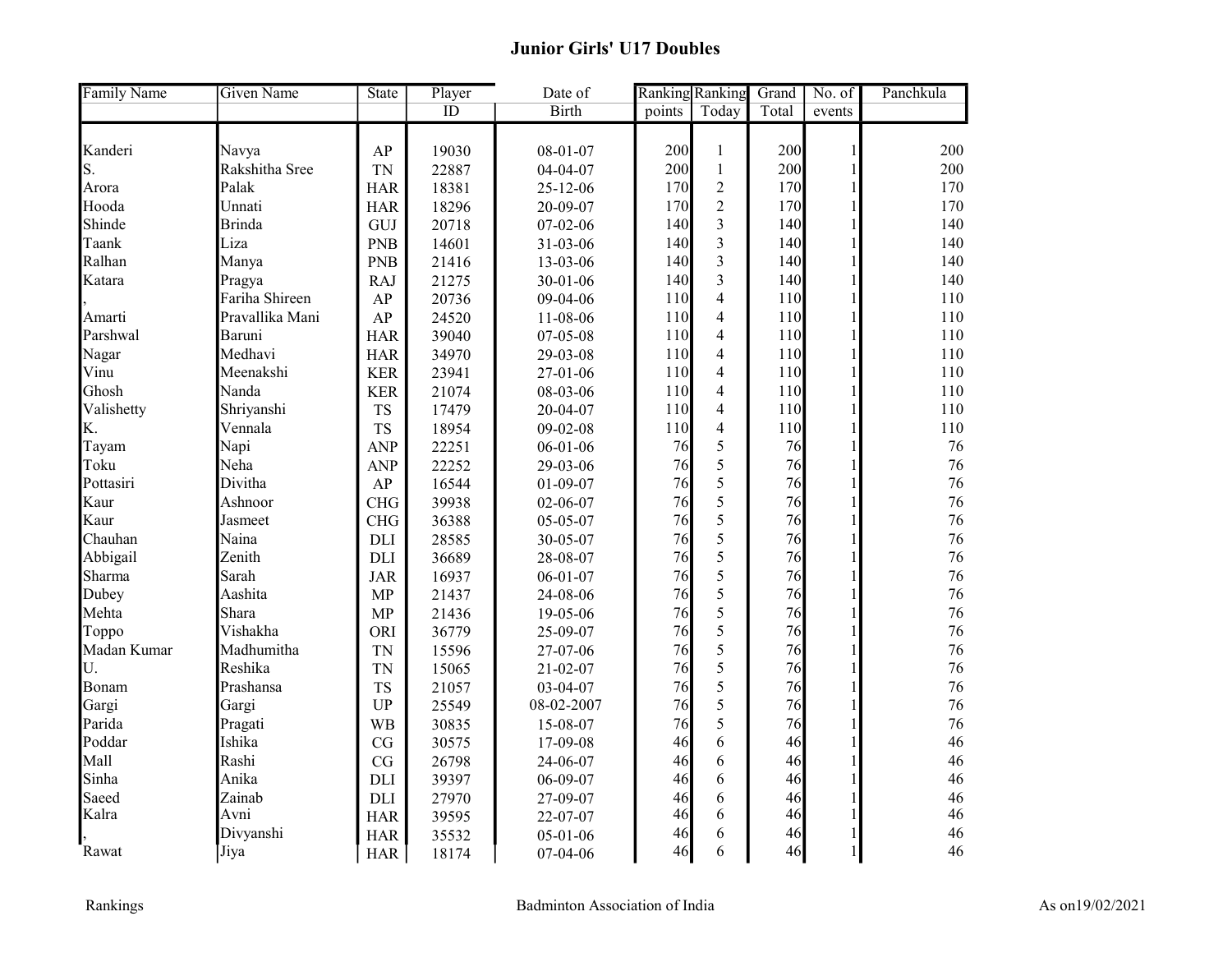## Junior Girls' U17 Doubles

| Kalra                    | Kaavya        | <b>HAR</b> | 36313 | $27 - 02 - 07$ | 46       | 6        | 46             |          | 46    |
|--------------------------|---------------|------------|-------|----------------|----------|----------|----------------|----------|-------|
| Nasir                    | Megha         | <b>HAR</b> | 21734 | $26 - 12 - 06$ | 46       | 6        | 46             |          | 46    |
| Saini                    | Rijul         | <b>HAR</b> | 24832 | $25-09-06$     | 46       | 6        | 46             |          | 46    |
| Singh                    | Aadhya        | JAR        | 20564 | $27-01-07$     | 46       | 6        | 46             |          | 46    |
| $\cdot$                  | Aradhana      | <b>KTK</b> | 20375 | $16 - 10 - 06$ | 46       | 6        | 46             |          | 46    |
| Aditi                    | Deepak Raj    | <b>KTK</b> | 26899 | $08-02-09$     | 46       | 6        | 46             |          | 46    |
| S.                       | Karnika Sree  | <b>KTK</b> | 16386 | 12-07-06       | 46       | 6        | 46             |          | 46    |
| G.S.                     | Megha Sree    | <b>KTK</b> | 22597 | $07 - 10 - 07$ | 46       | 6        | 46             |          | 46    |
| Vriddhi                  | Ponnamma B. V | <b>KTK</b> | 26894 | $08-10-09$     | 46       | 6        | 46             |          | 46    |
| Shet                     | Prerna        | <b>KTK</b> | 20944 | $03-04-06$     | 46       | 6        | 46             |          | 46    |
| Ramu                     | Rujula        | <b>KTK</b> | 19464 | $12 - 10 - 07$ | 46       | 6        | 46             |          | 46    |
| Vishwakarma              | Hetal         | MAH        | 18951 | $08-12-06$     | 46       | 6        | 46             |          | 46    |
| Josfina                  | Jennifer      | MAH        | 25763 | $27 - 05 - 06$ | 46       | 6        | 46             |          | 46    |
| Ajithkumar               | Laya          | TN         | 39577 | $05-06-08$     | 46       | 6        | 46             |          | 46    |
| Κ.                       | Srimeenakshi  | <b>TN</b>  | 29011 | $24 - 01 - 07$ | 46       | 6        | 46             |          | 46    |
| Juyal                    | Anushka       | <b>UTR</b> | 20931 | $25 - 01 - 07$ | 46       | 6        | 46             |          | 46    |
| Rawat                    | Mansa         | <b>UTR</b> | 20789 | $23 - 02 - 07$ | 46       | 6        | 46             |          | 46    |
|                          |               |            |       |                | $\theta$ | $\theta$ | $\overline{0}$ | $\Omega$ |       |
| <b>Check totals</b>      |               |            |       |                | 4,500    |          | 4,500          | 56       | 4,500 |
| <b>Number of entries</b> |               |            |       |                |          |          |                |          |       |
| <b>Notes:</b>            |               |            |       | 01-01-2006     |          |          |                |          |       |